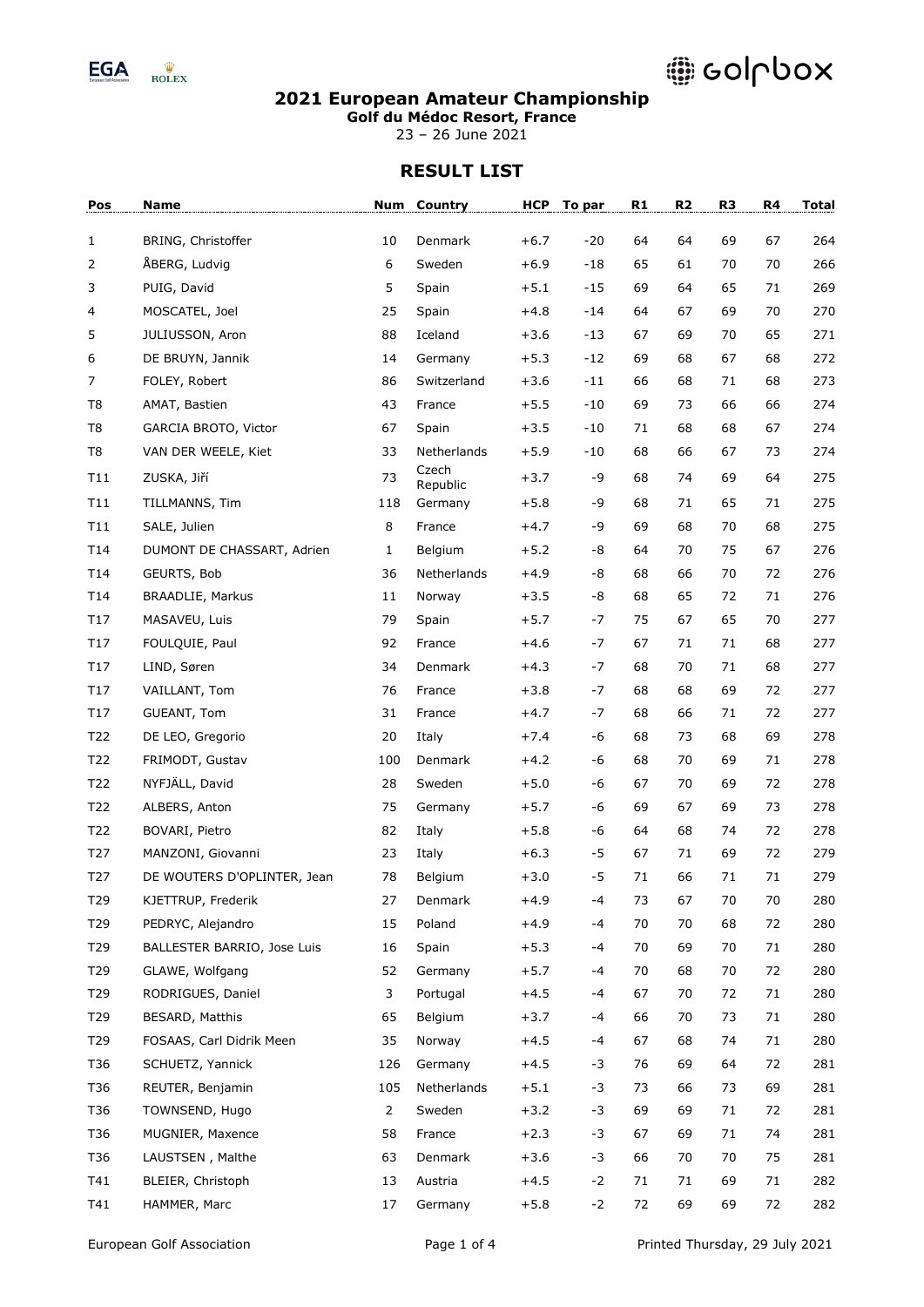

### **2021 European Amateur Championship**

**Golf du Médoc Resort, France**

23 – 26 June 2021

| Pos        | Name                        | Num | Country           | <b>HCP</b> | To par | R1 | R <sub>2</sub> | R <sub>3</sub> | R4 | <b>Total</b> |
|------------|-----------------------------|-----|-------------------|------------|--------|----|----------------|----------------|----|--------------|
| T41        | HERNANDEZ CABEZUELA, Alvaro | 84  | Spain             | $+3.2$     | $-2$   | 70 | 69             | 70             | 73 | 282          |
| T41        | PARRIEGO, Sergio            | 60  | Spain             | $+1.5$     | $-2$   | 69 | 70             | 68             | 75 | 282          |
| T41        | ESPINOSA TRUEBA, Samuel     | 119 | Spain             | $+3.1$     | $-2$   | 68 | 69             | 70             | 75 | 282          |
| T46        | ALVES, Vasco                | 71  | Portugal          | $+3.0$     | $-1$   | 71 | 70             | 69             | 73 | 283          |
| T46        | AOSHIMA, Kengo              | 69  | Japan             | $+2.0$     | $-1$   | 68 | 69             | 74             | 72 | 283          |
| T46        | BIRKELUND, Frederik         | 46  | Denmark           | $+5.2$     | $-1$   | 71 | 65             | 74             | 73 | 283          |
| T49        | CHEVALIER, Guillaume        | 123 | France            | $+3.9$     | Par    | 67 | 74             | 68             | 75 | 284          |
| T49        | AUBOIN, Antoine             | 83  | France            | $+2.6$     | Par    | 70 | 69             | 72             | 73 | 284          |
| T49        | FRANCES, Alexander          | 104 | Denmark           | $+4.5$     | Par    | 63 | 76             | 69             | 76 | 284          |
| T49        | BROWN, Hamish               | 19  | Denmark           | $+4.2$     | Par    | 70 | 68             | 71             | 75 | 284          |
| T53        | GUILLAMOUNDEGUY, Oihan      | 144 | France            | $+3.3$     | $+1$   | 68 | 73             | 71             | 73 | 285          |
| T53        | LEO, Riccardo               | 116 | Italy             | +4.6       | $+1$   | 71 | 69             | 70             | 75 | 285          |
| T55        | MARIN SANTANDER, Enrique    | 91  | Spain             | 0.0        | $+2$   | 68 | 72             | 72             | 74 | 286          |
| <b>T55</b> | VAN TILBURG, Nordin         | 9   | Netherlands       | $+4.5$     | $+2$   | 72 | 68             | 71             | 75 | 286          |
| T55        | CHARMASSON, Clément         | 102 | France            | $+3.9$     | $+2$   | 71 | 68             | 72             | 75 | 286          |
| T55        | BAUMGARTNER, Jonas          | 32  | Germany           | $+4.5$     | $+2$   | 68 | 70             | 74             | 74 | 286          |
| T59        | LERAY, Alexis               | 47  | France            | $+3.6$     | $+3$   | 71 | 71             | 69             | 76 | 287          |
| T59        | YANAKIEV, Hristo            | 72  | <b>Bulgaria</b>   | $+0.6$     | $+3$   | 68 | 74             | 69             | 76 | 287          |
| T59        | SILVA, Pedro                | 98  | Portugal          | $+2.6$     | $+3$   | 72 | 66             | 67             | 82 | 287          |
| 62         | ANTONISSE, Dario            | 26  | Netherlands       | $+4.1$     | $+5$   | 71 | 68             | 71             | 79 | 289          |
| 63         | SAAREKS, Jesse              | 48  | Finland           | $+3.1$     | $+6$   | 75 | 66             | 71             | 78 | 290          |
| <b>RTD</b> | HAAVISTO, Elias             | 95  | Finland           | $+4.7$     | $-1$   | 72 | 69             | 71             |    | 212          |
| MC         | H. SIDAL SVENDSEN, Victor   | 51  | Denmark           | $+3.2$     | Par    | 75 | 70             | 68             |    | 213          |
| MC         | SKOV OLESEN, Jacob          | 4   | Denmark           | $+4.6$     | Par    | 74 | 71             | 68             |    | 213          |
| МC         | GIBOUDOT, Maxence           | 50  | France            | $+4.0$     | Par    | 74 | 68             | 71             |    | 213          |
| MC         | KATICH, Philipp             | 117 | Germany           | $+6.1$     | Par    | 70 | 74             | 69             |    | 213          |
| MC         | KLEU, Ronan                 | 24  | Switzerland       | $+4.8$     | Par    | 68 | 72             | 73             |    | 213          |
| MC         | RAZA, Filip                 | 59  | Czech<br>Republic | $+2.8$     | $+1$   | 76 | 66             | 72             |    | 214          |
| МC         | GUGLER, Cedric              | 53  | Switzerland       | $+4.9$     | $+1$   | 74 | 70             | 70             |    | 214          |
| МC         | DOMINGUEZ AVILA, Alberto    | 61  | Spain             | $+5.3$     | $+1$   | 71 | 71             | 72             |    | 214          |
| МC         | BRIZARD, Theo               | 55  | France            | $+4.1$     | $+1$   | 70 | 76             | 68             |    | 214          |
| MC         | KENNEDY, Max                | 38  | Ireland<br>(GUI)  | $+4.4$     | $+1$   | 70 | 74             | 70             |    | 214          |
| МC         | INGHAM, Jack                | 140 | England           | $+4.5$     | $+1$   | 70 | 69             | 75             |    | 214          |
| МC         | HELLAT, Carl                | 120 | Estonia           | $+4.0$     | $+1$   | 68 | 74             | 72             |    | 214          |
| МC         | MONTOJO, Jaime              | 45  | Spain             | $+4.3$     | $+1$   | 68 | 74             | 72             |    | 214          |
| МC         | COUVRA, Martin              | 107 | France            | $+4.0$     | $+2$   | 74 | 70             | 71             |    | 215          |
| МC         | SCHNEIDER, Jan              | 96  | Germany           | $+4.0$     | $+2$   | 74 | 69             | 72             |    | 215          |
| МC         | MATLARI, Philipp            | 87  | Germany           | $+6.7$     | $+2$   | 73 | 70             | 72             |    | 215          |
| МC         | HRUBÝ, Petr                 | 108 | Czech<br>Republic | $+2.8$     | $+2$   | 72 | 71             | 72             |    | 215          |
| МC         | SCHIERGEN, Laurenz          | 109 | Germany           | $+5.0$     | $+2$   | 72 | 68             | 75             |    | 215          |
| МC         | CRISTONI, Matteo            | 136 | Italy             | $+3.7$     | $+2$   | 71 | 77             | 67             |    | 215          |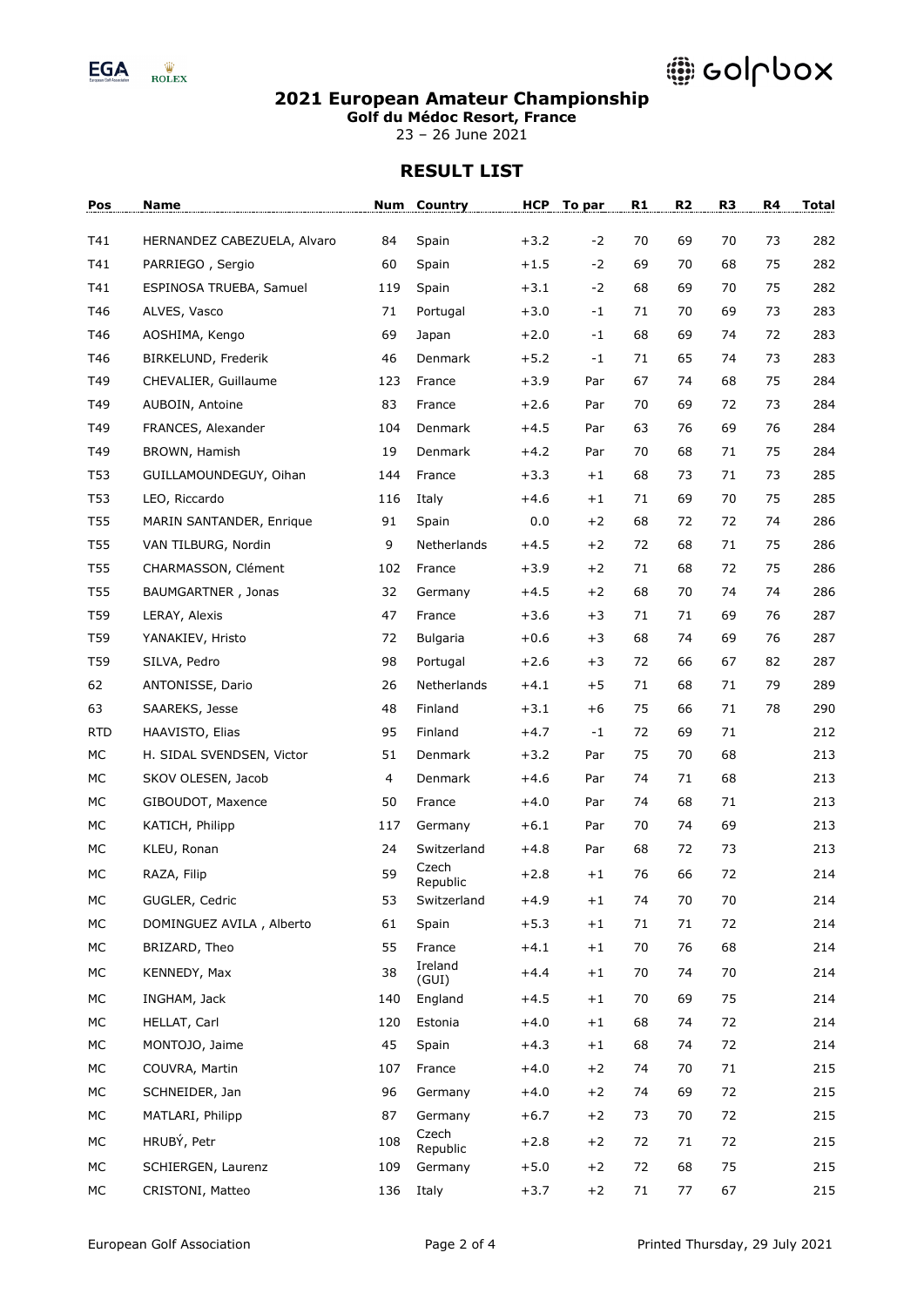

### **2021 European Amateur Championship**

**Golf du Médoc Resort, France**

23 – 26 June 2021

| Pos | Name                           | Num | <b>Country</b>    | <b>HCP</b> | To par | R1 | R <sub>2</sub> | R <sub>3</sub> | R4 | <b>Total</b> |
|-----|--------------------------------|-----|-------------------|------------|--------|----|----------------|----------------|----|--------------|
| МC  | ETCHENIQUE, Andoni             | 115 | France            | $+3.7$     | $+2$   | 71 | 71             | 73             |    | 215          |
| МC  | LARCELET, Charles              | 130 | France            | $+2.5$     | $+2$   | 68 | 72             | 75             |    | 215          |
| MC  | FRIEDRICHSEN, Sebastian        | 30  | Denmark           | $+5.5$     | $+2$   | 68 | 70             | 77             |    | 215          |
| MC  | RAUCH, David                   | 122 | Germany           | $+3.6$     | $+2$   | 67 | 74             | 74             |    | 215          |
| MC  | TETAK, Tadeas                  | 125 | Slovakia          | $+3.4$     | $+3$   | 77 | 72             | 67             |    | 216          |
| MC  | BOUCHER, Marc                  | 21  | Ireland           | $+5.4$     | $+3$   | 76 | 66             | 74             |    | 216          |
| MC  | MUELLER, Ferdinand Frederik    | 90  | (GUI)<br>Germany  | $+4.1$     | $+3$   | 75 | 70             | 71             |    | 216          |
| MC  | GERHARDSEN, Nicola             | 93  | Switzerland       | $+4.5$     | $+3$   | 74 | 73             | 69             |    | 216          |
| MC  | CELLI, Filippo                 | 81  | Italy             | $+3.5$     | $+3$   | 73 | 72             | 71             |    | 216          |
| MC  | MUELLER-BAUMGART, Alvaro       | 12  | Spain             | $+4.6$     | $+3$   | 73 | 69             | 74             |    | 216          |
| МC  | FALLOTICO, Lucas               | 110 | Italy             | $+3.3$     | $+3$   | 71 | 72             | 73             |    | 216          |
| МC  | MORAN, Robert                  | 54  | Ireland           | $+4.8$     | $+3$   | 71 | 71             | 74             |    | 216          |
| MC  | WAARALINNA, Jesse              | 62  | (GUI)<br>Finland  | $+3.0$     | $+3$   | 69 | 74             | 73             |    | 216          |
| MC  | HØST, August Thor              | 80  | <b>Denmark</b>    | $+5.2$     | $+3$   | 69 | 67             | 80             |    | 216          |
| MC  | AMBROSIUS, Oskar               | 106 | Denmark           | $+2.6$     | $+3$   | 67 | 77             | 72             |    | 216          |
| МC  | RUITER, Nevill                 | 138 | Netherlands       | $+4.3$     | $+4$   | 76 | 65             | 76             |    | 217          |
| MC  | PILOD, Louis                   | 137 | France            | $+2.7$     | $+4$   | 75 | 74             | 68             |    | 217          |
| MC  | LUOMA, Markus                  | 40  | Finland           | $+3.0$     | $+4$   | 75 | 71             | 71             |    | 217          |
| МC  | LANG, Nico                     | 97  | Germany           | +4.6       | $+4$   | 73 | 71             | 73             |    | 217          |
| MC  | LAUSSOT, Aymeric               | 94  | France            | $+4.0$     | $+4$   | 72 | 74             | 71             |    | 217          |
| MC  | FORSLUND, Viktor               | 66  | Sweden            | $+4.6$     | $+4$   | 71 | 72             | 74             |    | 217          |
| MC  | BREGOLI, Riccardo              | 42  | Italy             | $+4.9$     | $+4$   | 71 | 70             | 76             |    | 217          |
| MC  | GILARDI, Mauro                 | 77  | Switzerland       | $+3.7$     | $+4$   | 70 | 75             | 72             |    | 217          |
| MC  | JEGERS, Kevin Christopher      | 49  | Estonia           | $+4.8$     | $+5$   | 73 | 73             | 72             |    | 218          |
| MC  | LECHNER, Maximilian            | 22  | Austria           | $+4.2$     | $+5$   | 72 | 74             | 72             |    | 218          |
| MC  | ROJAS, Steven                  | 143 | Switzerland       | $+2.1$     | $+5$   | 72 | 74             | 72             |    | 218          |
| МC  | PALTRINIERI, Julien            | 113 | Italy             | $+3.4$     | $+5$   | 72 | 73             | 73             |    | 218          |
| MC  | SCHUEPBACH, Loris              | 44  | Switzerland       | $+3.9$     | $+5$   | 70 | 75             | 73             |    | 218          |
| МC  | MULLER, Nicolas                | 103 | France            | $+2.6$     | $+5$   | 70 | 74             | 74             |    | 218          |
| MC  | SCHMIDT, Thomas Georg          | 112 | Germany           | $+3.9$     | $+5$   | 68 | 79             | 71             |    | 218          |
| МC  | MARKEVIČIUS, Gediminas         | 114 | Lithuania         | 0.0        | $+6$   | 74 | 71             | 74             |    | 219          |
| МC  | HOETMER, Thom                  | 68  | Netherlands       | +4.3       | $+7$   | 77 | 70             | 73             |    | 220          |
| МC  | TICHÝ, Václav                  | 89  | Czech<br>Republic | $+4.7$     | $+7$   | 75 | 69             | 76             |    | 220          |
| МC  | MORALES APARICIO, Alvaro Jaime | 57  | Spain             | $+3.4$     | $+7$   | 71 | 72             | 77             |    | 220          |
| МC  | PAKOSCH, Philipp               | 133 | Poland            | $+4.4$     | $+8$   | 74 | 70             | 77             |    | 221          |
| МC  | EJLERSEN, Anders Emil          | 141 | Denmark           | $+5.7$     | $+8$   | 71 | 74             | 76             |    | 221          |
| МC  | MAGNUSSON, Hakon Orn           | 56  | Iceland           | $+2.7$     | $+9$   | 76 | 72             | 74             |    | 222          |
| МC  | STURDZA, Maximilien            | 127 | Switzerland       | $+3.2$     | $+9$   | 70 | 72             | 80             |    | 222          |
| МC  | STAYKOV, Dennis                | 111 | Bulgaria          | $+0.5$     | $+10$  | 76 | 71             | 76             |    | 223          |
| МC  | ETTLIN, Loic                   | 99  | Switzerland       | $+4.7$     | $+10$  | 75 | 73             | 75             |    | 223          |
| МC  | LENCART, Pedro                 | 18  | Portugal          | $+4.4$     | $+10$  | 74 | 75             | 74             |    | 223          |